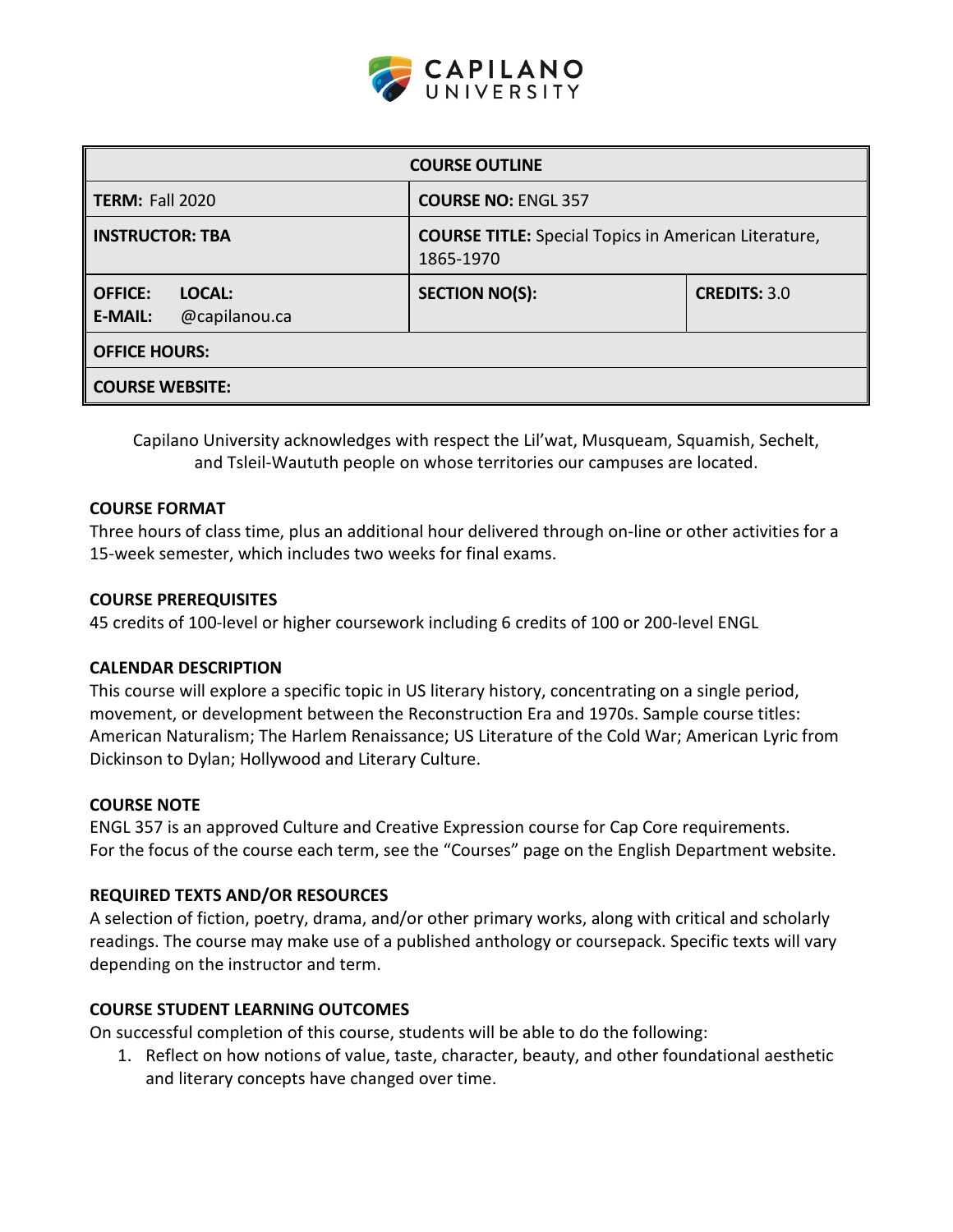- 2. Acquire detailed understanding of a specific historical and cultural context through the analysis of literary and other aesthetic objects, and in doing so, gain a complex sense of literary study's capacities as a form of historical knowledge.
- 3. Consider and evaluate the intellectual, political, and cultural formations that have shaped contemporary understandings of American literature between Reconstruction and the 1970s.
- 4. Compose essays and other written work that is alert to the complexity and nuance of literary texts, that considers the historical forces bearing on their production, and that weighs their relevance or utility in thinking about important issues in literary studies.
- 5. Work cooperatively and respectfully with other students to expand individual understandings of course readings and to foster new directions in discussion, research, and writing.

Students who complete this Culture and Creative Expression course will be able to do the following:

- 1. Engage in creative processes including conception, investigation, execution, and ongoing critical analysis.
- 2. Identify, analyze, and critique the elements of a form of expression using its specific vocabulary.
- 3. Explain or demonstrate the connection between various events, ideas, traditions, and belief systems and the modes in which they are artistically or culturally expressed.
- 4. Interpret diverse forms of creative expression from different perspectives (e.g. artistic, historical, Indigenous, literary, scientific, philosophical).

## **COURSE CONTENT**

The content and week-by-week breakdown of the course will vary by term and instructor. The following is an example from a version of the course titled "American Literatures Elsewhere":

| Week 1     | American Literature Elsewhere: The Lost Generation I      |
|------------|-----------------------------------------------------------|
| Weeks 2-3  | The Lost Generation II                                    |
| Weeks 4-5  | Other Worlds I: Pauline Hopkins                           |
| Week 6     | Literary (Counter) Publics I: Marianne Moore and The Dial |
| Week 7     | Literary (Counter) Publics II: W.E.B. Du Bois and Crisis  |
| Week 8     | Global Harlem I: Zora Neal Hurston                        |
| Weeks 9-10 | Global Harlem II: Langston Hughes and LeRoi Jones         |
|            | Weeks 11-12 Other Worlds II: Ursula Le Guin               |
| Week 13    | Presentations                                             |
|            | Weeks 14-15 Final Exam Period                             |

## **EVALUATION PROFILE**

| Written Assignments*                    | 50-80%    |
|-----------------------------------------|-----------|
| <b>Tests and Quizzes</b>                | $0 - 20%$ |
| <b>Presentations and Group Projects</b> | $0 - 20%$ |
| Participation                           | $0 - 10%$ |
| <b>Total</b>                            | 100%      |

\* No single assignment to be worth more than 35% of the final grade.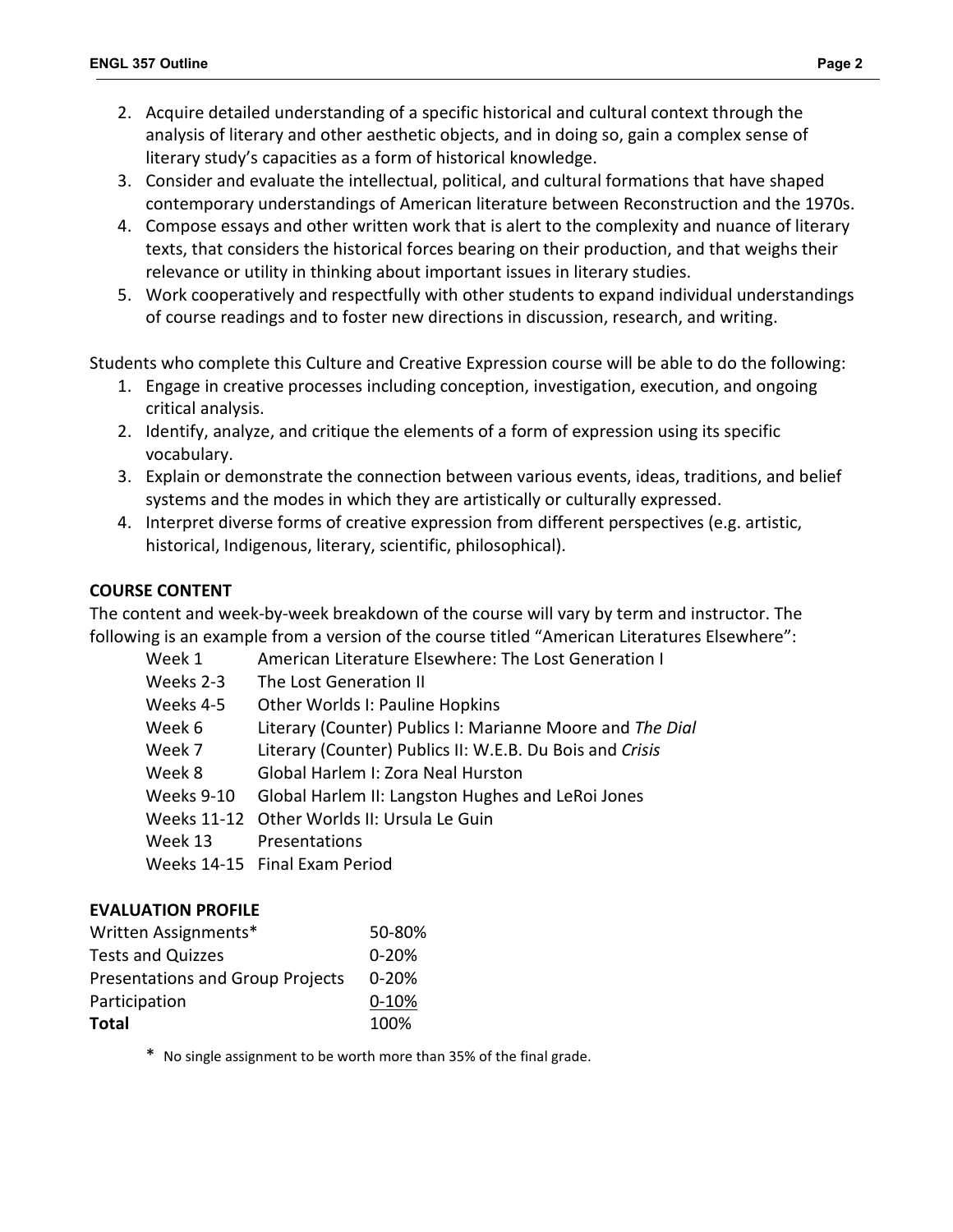### **ASSIGNMENTS**

The assignment structure for this course is determined by the instructor in accordance with the learning outcomes outlined above. Please refer to the course syllabus and Moodle site for a more detailed breakdown.

### **Written Assignments:**

This course may include a combination of short written assignments (e.g. reading responses, primary source analysis, article review, blog posts) and longer assignments such as a research essay or ePortfolio project.

### **Tests and Quizzes:**

This course will include a combination of quizzes and tests (e.g. pop quiz, midterm exam). The format will be determined by the instructor and may include a combination of short answer and essay questions.

### **Presentations:**

This course may include a presentation component, which may be an individual or group assignment (e.g. in-class debate, academic poster, research presentation). Detailed instructions will be provided in class and on Moodle.

### **Participation:**

Participation grades are based on the consistency, quality, and frequency of contributions to class discussions. Consistency means attending every class, maintaining a positive and respectful presence in the classroom, and actively contributing to discussions on a regular basis. Quality means demonstrating respect for peers and their contributions; listening attentively during lectures and when other students are speaking; and participating in all activities with an open and inquisitive mind.

#### **GRADING PROFILE**

|  |                                        | $ $ A+ = 90-100 $ $ B+ = 77-79 $ $ C+ = 67-69 $ $ D = 50-59 |  |
|--|----------------------------------------|-------------------------------------------------------------|--|
|  |                                        | $  A = 85-89   B = 73-76   C = 63-66   F = 0-49$            |  |
|  | $A- = 80-84$ $B- = 70-72$ $C- = 60-62$ |                                                             |  |

#### **Incomplete Grades**

Grades of Incomplete "I" are assigned only in exceptional circumstances when a student requests extra time to complete their coursework. Such agreements are made only at the request of the student, who is responsible to determine from the instructor the outstanding requirements of the course.

## **Late Assignments**

Assignments are due at the beginning of the class on the due date listed. If you anticipate handing in an assignment late, please consult with your instructor beforehand.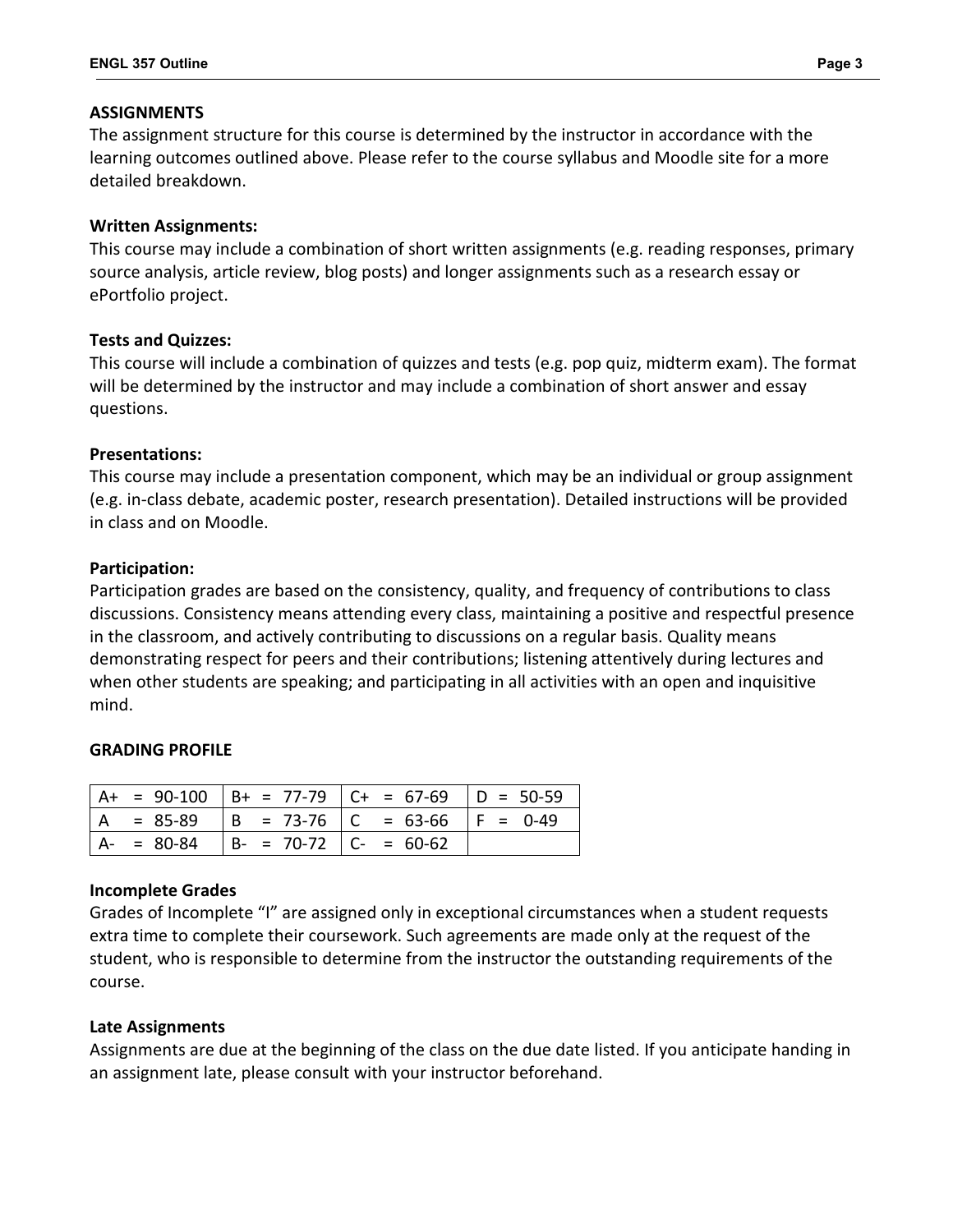## **Missed Exams/Quizzes/Labs, etc.**

Make-up exams, quizzes and/or tests are given at the discretion of the instructor. They are generally given only in medical emergencies or severe personal crises. Some missed labs or other activities may not be able to be accommodated. Please consult with your instructor.

## **Attendance**

This course is built around an active classroom component. Attendance in all class meetings is therefore strongly advised. Students not attending class regularly will be at a considerable disadvantage. Official university policy on attendance is found in the Calendar.

## **English Usage**

Students are expected to proofread all written work for any grammatical, spelling and stylistic errors. Instructors may deduct marks for incorrect grammar and spelling in written assignments.

## **Electronic Devices**

Students may use electronic devices during class for note-taking only.

# **On-line Communication**

Outside of the classroom, instructors will (if necessary) communicate with students using either their official Capilano University email or Moodle; please check both regularly. Official communication between Capilano University and students is delivered to students' Capilano University email addresses only.

## **UNIVERSITY OPERATIONAL DETAILS**

## **Tools for Success**

Many services are available to support student success for Capilano University students. A central navigation point for all services can be found at:<https://www.capilanou.ca/student-life/>

# **Capilano University Security: download the [CapU Mobile Safety App](https://www.capilanou.ca/student-life/support--wellness/safety--security/capu-safe-app/)**

## **Policy Statement (S2009-06)**

Capilano University has policies on Academic Appeals (including appeal of final grade), Student Conduct, Academic Integrity, Academic Probation and other educational issues. These and other policies are available on the University website.

# **Academic Integrity (S2017-05)**

Any instance of academic dishonesty or breach of the standards of academic integrity is serious and students will be held accountable for their actions, whether acting alone or in a group. See policy and procedures S2017-05 Academic Integrity for more information: [https://www.capilanou.ca/about](https://www.capilanou.ca/about-capu/governance/policies/)[capu/governance/policies/](https://www.capilanou.ca/about-capu/governance/policies/)

Violations of academic integrity, including dishonesty in assignments, examinations, or other academic performances, are prohibited and will be handled in accordance with the Student Academic Integrity Procedures.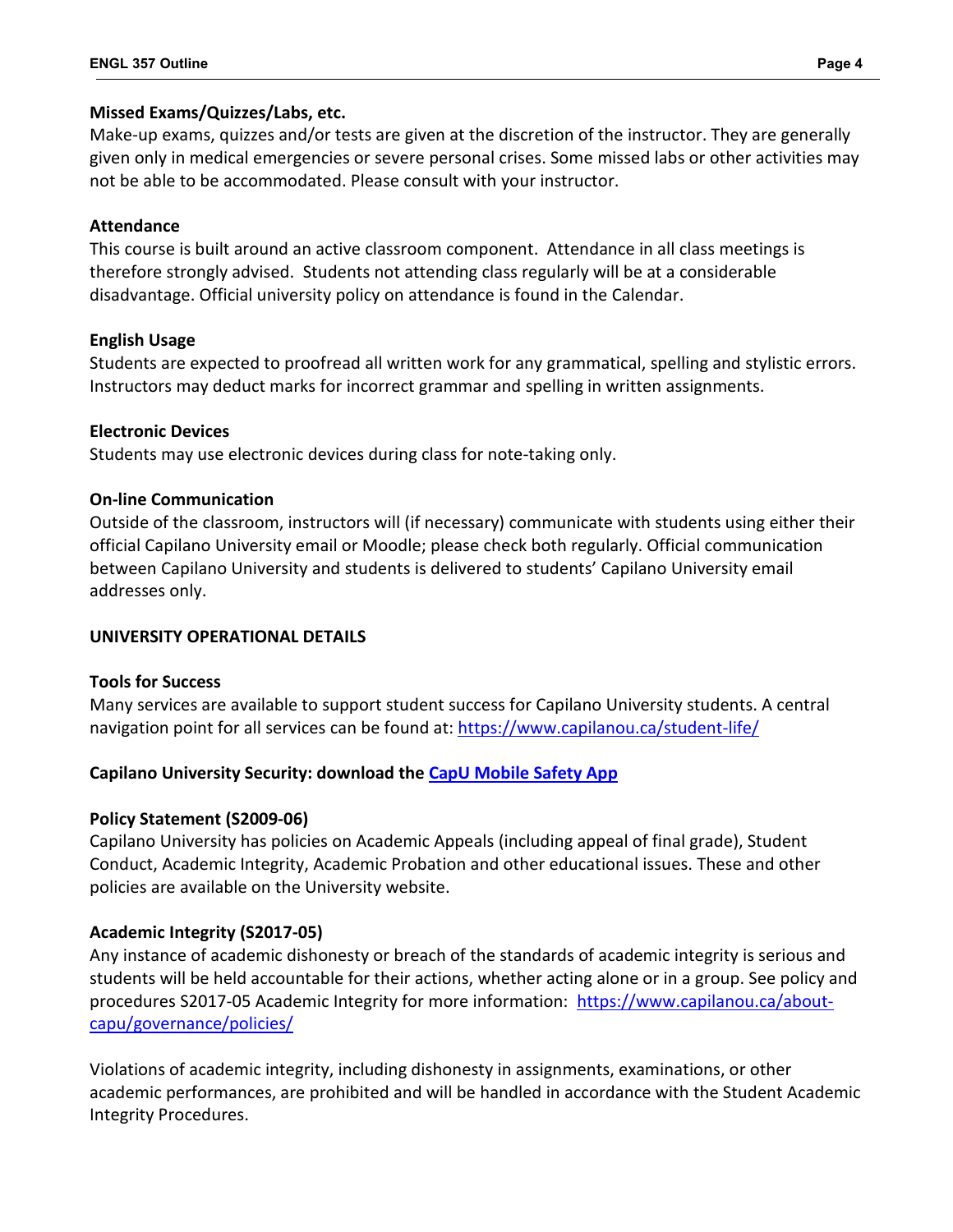**Academic dishonesty** is any act that breaches one or more of the principles of academic integrity. Acts of academic dishonesty may include but are not limited to the following types:

**Cheating**: Using or providing unauthorized aids, assistance or materials while preparing or completing assessments, or when completing practical work (in clinical, practicum, or lab settings), including but not limited to the following:

- Copying or attempting to copy the work of another during an assessment;
- Communicating work to another student during an examination;
- Using unauthorized aids, notes, or electronic devices or means during an examination;
- Unauthorized possession of an assessment or answer key; and/or,
- Submitting of a substantially similar assessment by two or more students, except in the case where such submission is specifically authorized by the instructor.

**Fraud**: Creation or use of falsified documents.

**Misuse or misrepresentation of sources**: Presenting source material in such a way as to distort its original purpose or implication(s); misattributing words, ideas, etc. to someone other than the original source; misrepresenting or manipulating research findings or data; and/or suppressing aspects of findings or data in order to present conclusions in a light other than the research, taken as a whole, would support.

**Plagiarism**: Presenting or submitting, as one's own work, the research, words, ideas, artistic imagery, arguments, calculations, illustrations, or diagrams of another person or persons without explicit or accurate citation or credit.

**Self-Plagiarism**: Submitting one's own work for credit in more than one course without the permission of the instructors, or re-submitting work, in whole or in part, for which credit has already been granted without permission of the instructors.

**Prohibited Conduct**: The following are examples of other conduct specifically prohibited:

- Taking unauthorized possession of the work of another student (for example, intercepting and removing such work from a photocopier or printer, or collecting the graded work of another student from a stack of papers);
- Falsifying one's own and/or other students' attendance in a course;
- Impersonating or allowing the impersonation of an individual;
- Modifying a graded assessment then submitting it for re-grading; or,
- Assisting or attempting to assist another person to commit any breach of academic integrity.

## **Sexual Violence and Misconduct**

All Members of the University Community have the right to work, teach and study in an environment that is free from all forms of sexual violence and misconduct. Policy B401 defines sexual assault as follows: